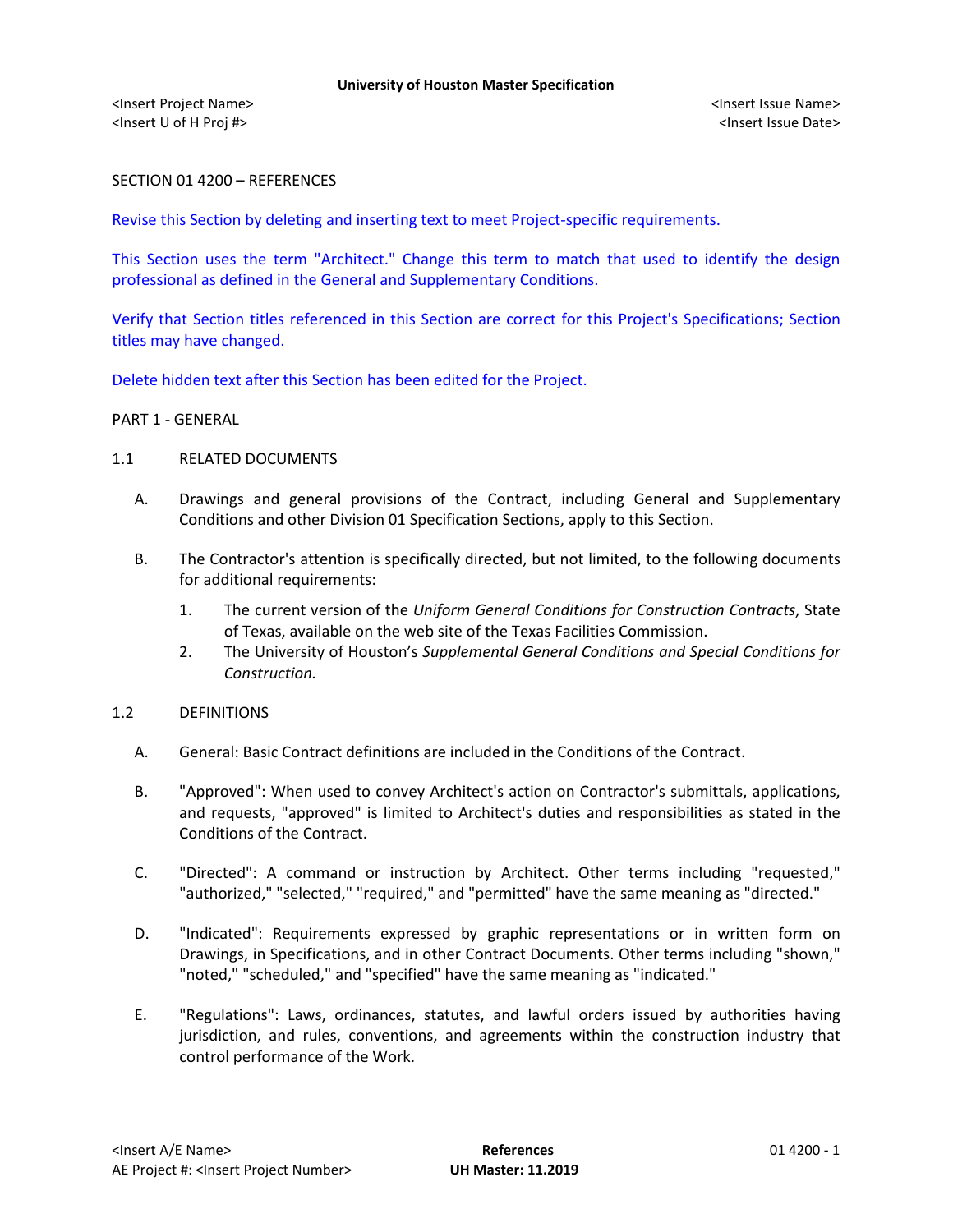#### **University of Houston Master Specification**

<Insert Project Name> <Insert Issue Name> <Insert U of H Proj #> <Insert Issue Date>

- F. "Furnish": Supply and deliver to Project site, ready for unloading, unpacking, assembly, installation, and similar operations.
- G. "Install": Operations at Project site including unloading, temporarily storing, unpacking, assembling, erecting, placing, anchoring, applying, working to dimension, finishing, curing, protecting, cleaning, and similar operations.
- H. "Provide": Furnish and install, complete and ready for the intended use.
- I. "Project Site": Space available for performing construction activities. The extent of Project site is shown on Drawings and may or may not be identical with the description of the land on which Project is to be built.

## 1.3 INDUSTRY STANDARDS

- A. Applicability of Standards: Unless the Contract Documents include more stringent requirements, applicable construction industry standards have the same force and effect as if bound or copied directly into the Contract Documents to the extent referenced. Such standards are made a part of the Contract Documents by reference.
- B. Publication Dates: Comply with standards in effect as of date of the Contract Documents unless otherwise indicated.
- C. Copies of Standards: Each entity engaged in construction on Project should be familiar with industry standards applicable to its construction activity. Copies of applicable standards are not bound with the Contract Documents.
	- 1. Where copies of standards are needed to perform a required construction activity, obtain copies directly from publication source.

# 1.4 ABBREVIATIONS AND ACRONYMS

A. Industry Organizations: Where abbreviations and acronyms are used in Specifications or other Contract Documents, they shall mean the recognized name of the entities indicated in Thomson Gale's "Encyclopedia of Associations" or in Columbia Books' "National Trade & Professional Associations of the U.S."

Retain "Code Agencies" Paragraph below if required. The Section Text in MasterSpec Sections is prepared assuming list is retained.

- B. Code Agencies: Where abbreviations and acronyms are used in Specifications or other Contract Documents, they shall mean the recognized name of the entities in the following list. Names, telephone numbers, and Web sites are subject to change and are believed to be accurate and up-to-date as of the date of the Contract Documents.
- IAPMO International Association of Plumbing and Mechanical Officials (909) 472-4100 www.iapmo.org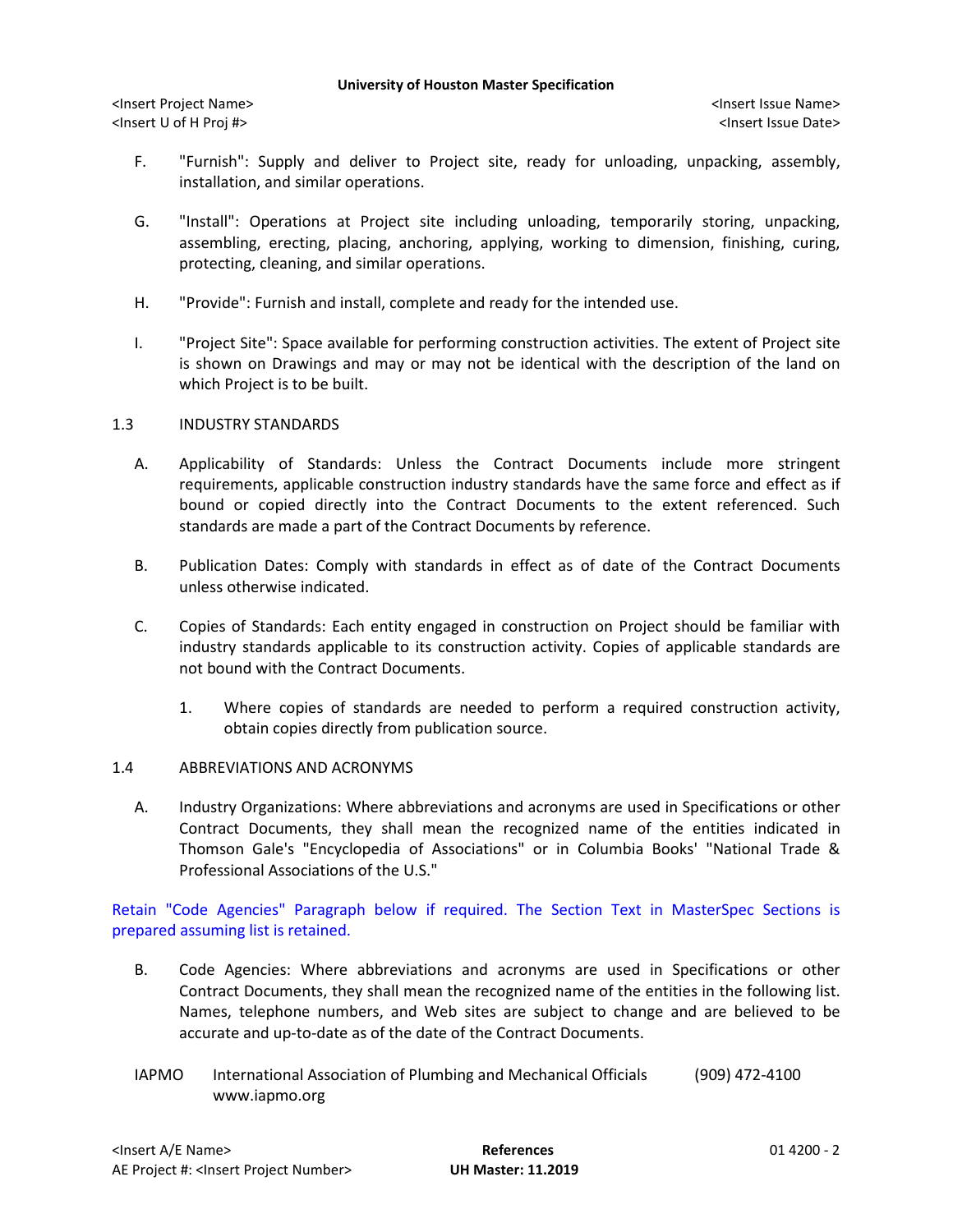**University of Houston Master Specification**

<Insert Project Name> <Insert Issue Name> <Insert U of H Proj #> <Insert Issue Date>

| ICC    | International Code Council<br>www.iccsafe.org  | (888) 422-7233                   |
|--------|------------------------------------------------|----------------------------------|
| ICC-ES | ICC Evaluation Service, Inc.<br>www.icc-es.org | (800) 423-6587<br>(562) 699-0543 |

C. Federal Government Agencies: Where abbreviations and acronyms are used in Specifications or other Contract Documents, they shall mean the recognized name of the entities in the following list. Names, telephone numbers, and Web sites are subject to change and are believed to be accurate and up-to-date as of the date of the Contract Documents.

| COE         | Army Corps of Engineers<br>www.usace.army.mil              | (202) 761-0011                   |
|-------------|------------------------------------------------------------|----------------------------------|
| <b>CPSC</b> | <b>Consumer Product Safety Commission</b><br>www.cpsc.gov  | (800) 638-2772<br>(301) 504-7923 |
| <b>DOC</b>  | Department of Commerce<br>www.commerce.gov                 | (202) 482-2000                   |
| <b>DOD</b>  | <b>Department of Defense</b><br>http://dodssp.daps.dla.mil | (215) 697-6257                   |
| <b>DOE</b>  | Department of Energy<br>www.energy.gov                     | (202) 586-9220                   |
| <b>EPA</b>  | <b>Environmental Protection Agency</b><br>www.epa.gov      | (202) 272-0167                   |
| <b>FAA</b>  | <b>Federal Aviation Administration</b><br>www.faa.gov      | (866) 835-5322                   |
| <b>FCC</b>  | <b>Federal Communications Commission</b><br>www.fcc.gov    | (888) 225-5322                   |
| <b>FDA</b>  | Food and Drug Administration<br>www.fda.gov                | (888) 463-6332                   |
| <b>GSA</b>  | <b>General Services Administration</b><br>www.gsa.gov      | (800) 488-3111                   |
| <b>HUD</b>  | Department of Housing and Urban Development<br>www.hud.gov | (202) 708-1112                   |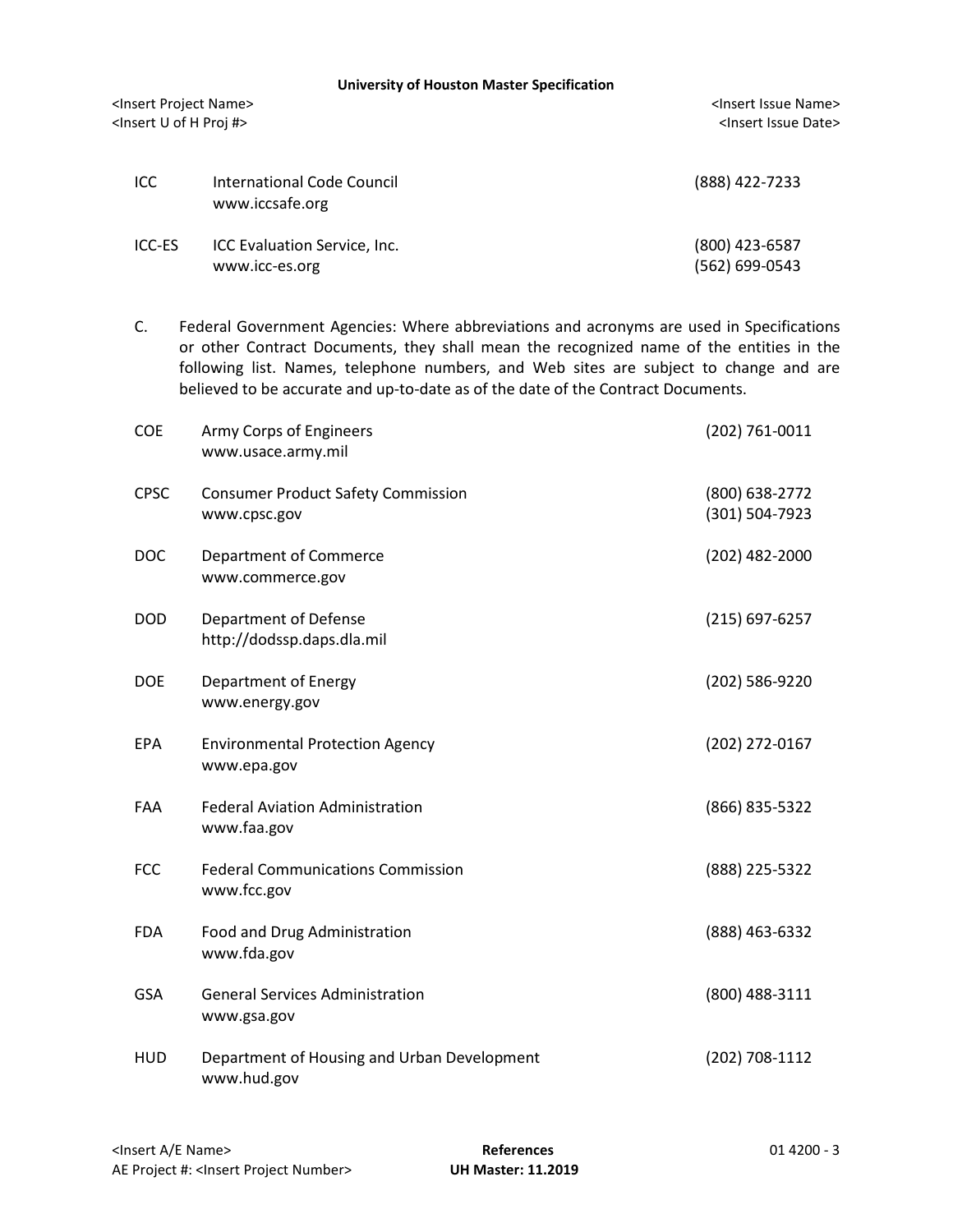| <b>University of Houston Master Specification</b>                                       |                                                                           |                                  |  |  |  |  |
|-----------------------------------------------------------------------------------------|---------------------------------------------------------------------------|----------------------------------|--|--|--|--|
| <insert name="" project=""><br/><insert #="" h="" of="" proj="" u=""></insert></insert> | <insert issue="" name=""><br/><insert date="" issue=""></insert></insert> |                                  |  |  |  |  |
| LBL                                                                                     | Lawrence Berkeley National Laboratory<br>www.lbl.gov                      | $(510)$ 486-4000                 |  |  |  |  |
| <b>NCHRP</b>                                                                            | National Cooperative Highway Research Program<br>(See TRB)                |                                  |  |  |  |  |
| <b>NIST</b>                                                                             | National Institute of Standards and Technology<br>www.nist.gov            | (301) 975-6478                   |  |  |  |  |
| <b>OSHA</b>                                                                             | Occupational Safety & Health Administration<br>www.osha.gov               | (800) 321-6742<br>(202) 693-1999 |  |  |  |  |
| PBS                                                                                     | <b>Public Buildings Service</b><br>(See GSA)                              |                                  |  |  |  |  |
| PHS                                                                                     | Office of Public Health and Science<br>http://www.hhs.gov/ophs/           | (202) 690-7694                   |  |  |  |  |
| <b>RUS</b>                                                                              | <b>Rural Utilities Service</b><br>(See USDA)                              | (202) 720-9540                   |  |  |  |  |
| SD                                                                                      | <b>State Department</b><br>www.state.gov                                  | $(202)$ 647-4000                 |  |  |  |  |
| <b>TRB</b>                                                                              | <b>Transportation Research Board</b><br>http://gulliver.trb.org           | (202) 334-2934                   |  |  |  |  |
| <b>USDA</b>                                                                             | Department of Agriculture<br>www.usda.gov                                 | (202) 720-2791                   |  |  |  |  |
| <b>USP</b>                                                                              | U.S. Pharmacopeia<br>www.usp.org                                          | (800) 227-8772                   |  |  |  |  |
| <b>USPS</b>                                                                             | <b>Postal Service</b><br>www.usps.com                                     | $(202)$ 268-2000                 |  |  |  |  |

D. Standards and Regulations: Where abbreviations and acronyms are used in Specifications or other Contract Documents, they shall mean the recognized name of the standards and regulations in the following list. Names, telephone numbers, and Web sites are subject to change and are believed to be accurate and up-to-date as of the date of the Contract Documents.

| ADAAG | Americans with Disabilities Act (ADA)                 | (800) 872-2253 |
|-------|-------------------------------------------------------|----------------|
|       | Architectural Barriers Act (ABA)                      | (202) 272-0080 |
|       | Accessibility Guidelines for Buildings and Facilities |                |
|       | Available from U.S. Access Board                      |                |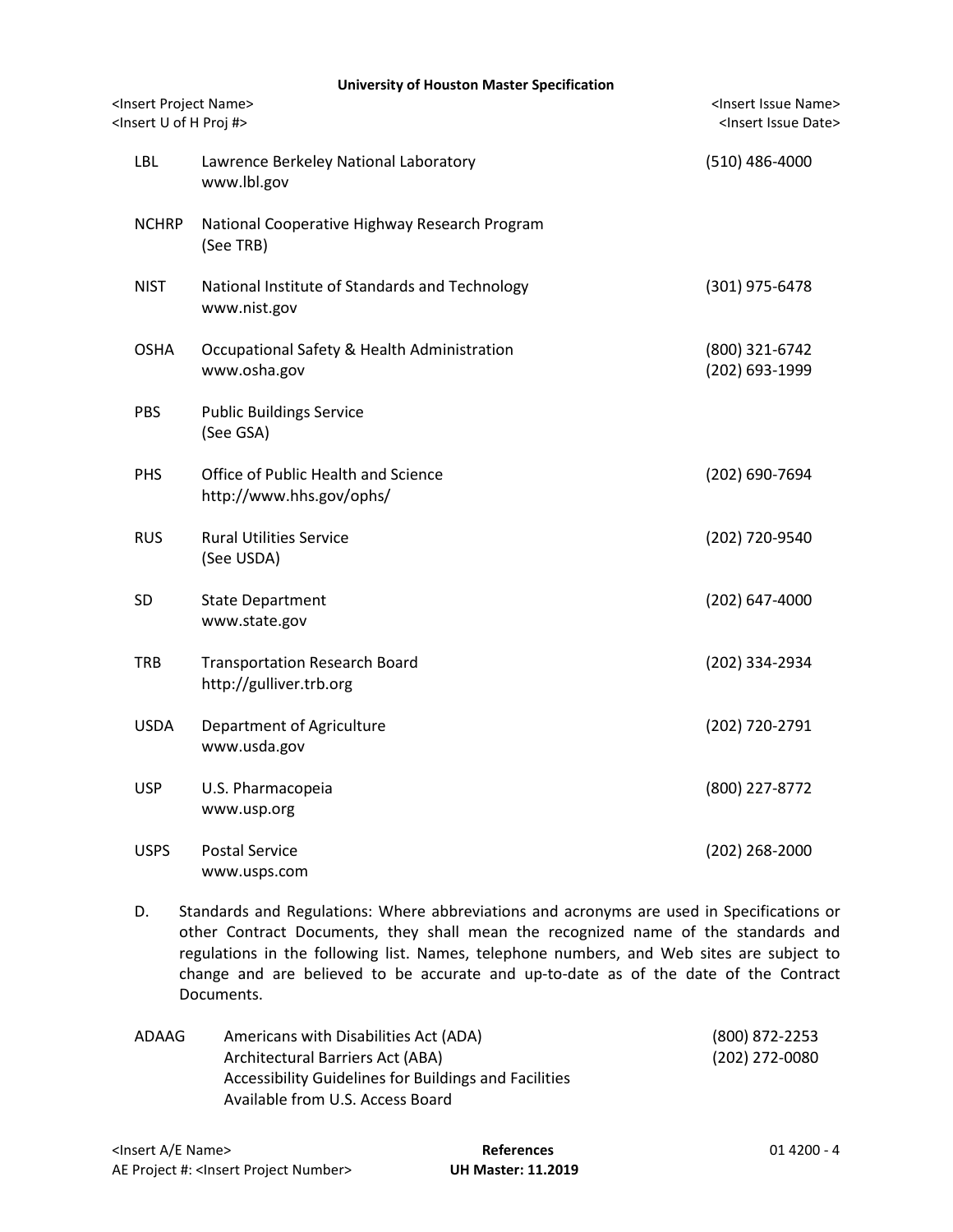|                                                                                         | <b>University of Houston Master Specification</b> |                                                                                                                                                      |                                                                           |  |  |
|-----------------------------------------------------------------------------------------|---------------------------------------------------|------------------------------------------------------------------------------------------------------------------------------------------------------|---------------------------------------------------------------------------|--|--|
| <insert name="" project=""><br/><insert #="" h="" of="" proj="" u=""></insert></insert> |                                                   |                                                                                                                                                      | <insert issue="" name=""><br/><insert date="" issue=""></insert></insert> |  |  |
|                                                                                         |                                                   | www.access-board.gov                                                                                                                                 |                                                                           |  |  |
|                                                                                         | <b>CFR</b>                                        | Code of Federal Regulations<br>Available from Government Printing Office<br>www.gpoaccess.gov/cfr/index.html                                         | (866) 512-1800<br>(202) 512-1800                                          |  |  |
|                                                                                         | <b>DOD</b>                                        | Department of Defense Military Specifications and Standards<br>Available from Department of Defense Single Stock Point<br>http://dodssp.daps.dla.mil | $(215)$ 697-2664                                                          |  |  |
|                                                                                         | <b>DSCC</b>                                       | Defense Supply Center Columbus<br>(See FS)                                                                                                           |                                                                           |  |  |
|                                                                                         | FED-STD                                           | <b>Federal Standard</b><br>(See FS)                                                                                                                  |                                                                           |  |  |
|                                                                                         | FS                                                | <b>Federal Specification</b><br>Available from Department of Defense Single Stock Point<br>http://dodssp.daps.dla.mil/                               | $(215)$ 697-2664                                                          |  |  |
|                                                                                         |                                                   | Available from Defense Standardization Program<br>www.dsp.dla.mil                                                                                    |                                                                           |  |  |
|                                                                                         |                                                   | Available from General Services Administration<br>www.gsa.gov                                                                                        | (202) 619-8925                                                            |  |  |
|                                                                                         |                                                   | Available from National Institute of Building Sciences<br>www.wbdg.org/ccb                                                                           | (202) 289-7800                                                            |  |  |
|                                                                                         | <b>FTMS</b>                                       | <b>Federal Test Method Standard</b><br>(See FS)                                                                                                      |                                                                           |  |  |
|                                                                                         | MIL                                               | (See MILSPEC)                                                                                                                                        |                                                                           |  |  |
|                                                                                         | MIL-STD                                           | (See MILSPEC)                                                                                                                                        |                                                                           |  |  |
|                                                                                         | <b>MILSPEC</b>                                    | Military Specification and Standards<br>Available from Department of Defense Single Stock Point<br>http://dodssp.daps.dla.mil                        | $(215) 697 - 2664$                                                        |  |  |
|                                                                                         | <b>UFAS</b>                                       | Uniform Federal Accessibility Standards<br><b>Available from Access Board</b><br>www.access-board.gov                                                | (800) 872-2253<br>(202) 272-0080                                          |  |  |
|                                                                                         |                                                   |                                                                                                                                                      |                                                                           |  |  |

E. State Government Agencies: Where abbreviations and acronyms are used in Specifications or other Contract Documents, they shall mean the recognized name of the entities in the